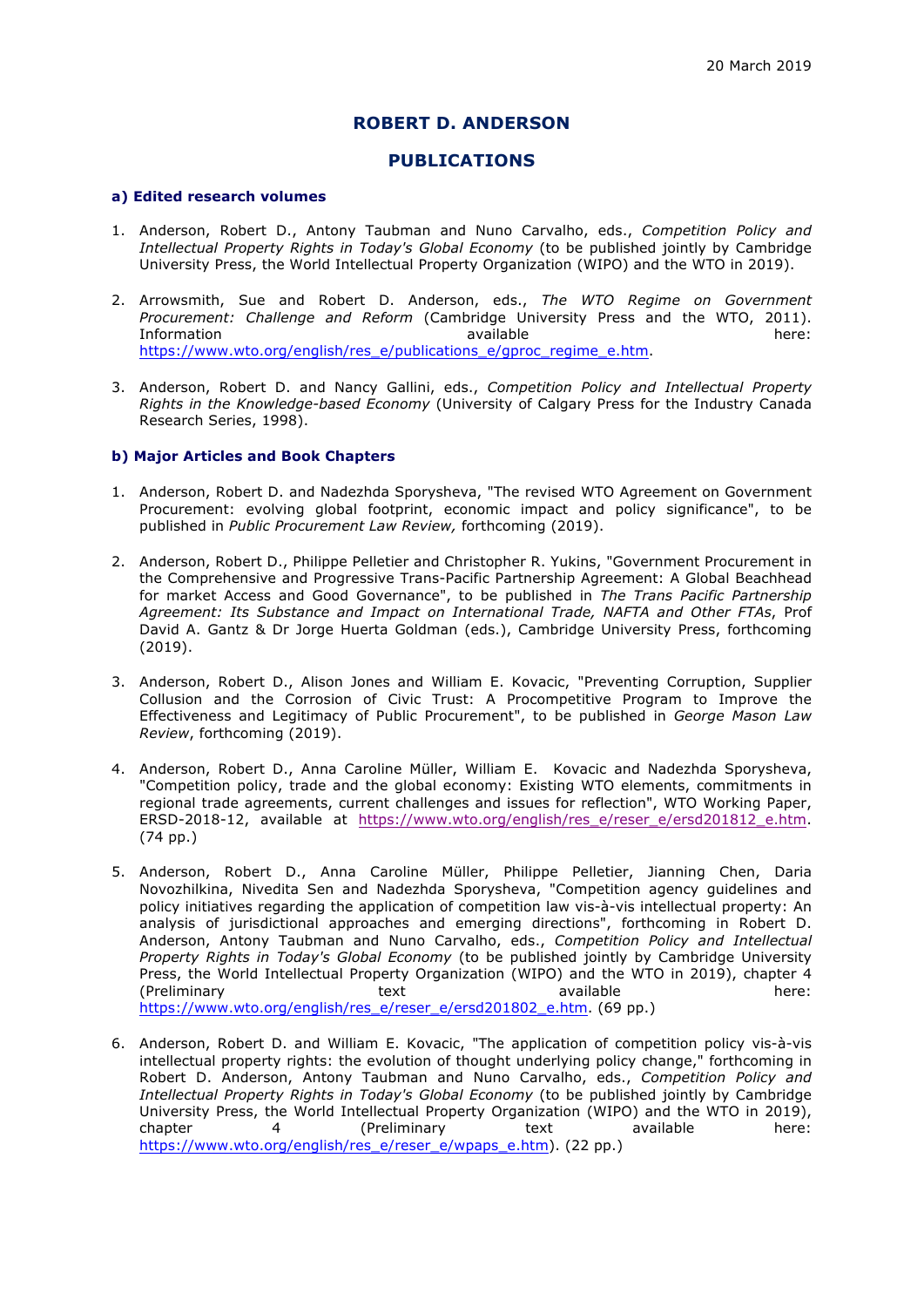- 7. Anderson, Robert D. and Anna Caroline Müller, "The revised WTO Agreement on Government Procurement (GPA): key design features and significance for global trade and development," *Georgetown Journal of International Law*, forthcoming in Issue 48.4 (Preliminary text available here: https://www.wto.org/english/res\_e/reser\_e/ersd201704\_e.pdf ). (34 pp.)
- 8. Anderson, Robert D., Anna Caroline Müller and Nivedita Sen, "Competition policy in WTO accessions: filling in the blanks in the international trading system," in Alexei Kireyev and Chiedu Osakwe, *Trade Multilateralism in the Twenty-First Century: Building the Upper Floors of the Trading System Through WTO Accessions* (Cambridge University Press and the WTO, 2018), pp. 299-319.
- 9. Anderson, Robert D., William E. Kovacic and Anna Caroline Müller, "Promoting Competition and Deterring Corruption in Public Procurement Markets: Synergies with Trade Liberalization," *Public Procurement Law Review*, vol. 26, 2017, pp. 77-97. A preliminary version is available here: http://e15initiative.org/publications/promoting-competition-and-deterring-corruption-inpublic-procurement-markets-synergies-with-trade-liberalisation.
- 10. Anderson, Robert D., Anna Caroline Müller and P. Pelletier, "Regional Trade Agreements and Procurement Rules: Facilitators or Hindrances?" in A. Georgopoulos, B. Hoekman and P. Mavroidis (eds.), *The Internationalization of Government Procurement Regulation* (Oxford: Oxford University Press, 2017), chapter 2, pp. 56-85. A preliminary version is available here: http://papers.ssrn.com/sol3/papers.cfm?abstract\_id=2707219##.
- 11. Anderson, Robert D. and Philippe Pelletier, "The Government Procurement Chapter of the Trans-Pacific Partnership Agreement: An Assessment of its Potential Impact," *European Procurement & Public Private Partnership Law Review*, (2016) *European Procurement & Public Private Partnership Law Review*, Volume 11, Issue 4, pp. 270-291.
- 12. Anderson, Robert D. and Anna Caroline Müller, "The Revised WTO Agreement on Government Procurement as an Emerging Pillar of the Global Economy: Recent Developments," *Trade, Law and Development*, Vol. VII, no. 1, Summer 2015, pp. 42-63.
- 13. Anderson, Robert D. and Anna Caroline Müller, "WTO accession and accession to the Agreement on Government Procurement (GPA): what is the relationship? Why should WTO acceding governments also consider GPA accession?" in Uri Dadush and Chiedu Osakwe, eds., *WTO Accessions and Trade Multilateralism* (Cambridge University Press and the WTO, 2015), chapter 32, pp. 674-700.
- 14. Anderson, Robert D., "Making law in 'new' WTO subject-areas: competition policy and government procurement," in Gabrielle Marceau, ed., *A History of Law and Lawyers in the GATT/WTO* (Cambridge University Press and the WTO, 2015), chapter 19, pp. 275-290.
- 15. Anderson, Robert D. and Anna Caroline Müller, "Competition Policy and the Multilateral Trading System: Three Propositions, an Observation and Some Questions for Reflection," in Philip Lowe and Mel Marquis, *European Competition Law Annual 2012* (European University Institute: 2014), pp. 133-160.
- 16. Anderson, Robert D., Anna Caroline Müller, Kodjo Osei-Lah and Philippe Pelletier, "Assessing the Value of Future Accessions to the WTO Agreement on Government Procurement (GPA): Some New Data Sources, Provisional Estimates, and An Evaluative Framework for Individual WTO Members Considering Accession" (2012) 21 *Public Procurement Law Review*, Issue 4, pp. 113-138.
- 17. Anderson, Robert D., "The Conclusion of the Renegotiation of the WTO Agreement on Government Procurement: What it Means for the Agreement and for the World Economy," (2012) 21 *Public Procurement Law Review*, Issue 3, pp. 83-94.
- 18. Anderson, Robert D., Steven Schooner and Collin Swan, "Feature Comment: The WTO's Revised Government Procurement Agreement: An Important Milestone Toward Greater Market Access and Transparency in Global Public Procurement Markets," *The Government Contractor*, Vol. 54, No. 1, January 11, 2012, pp. 1-6.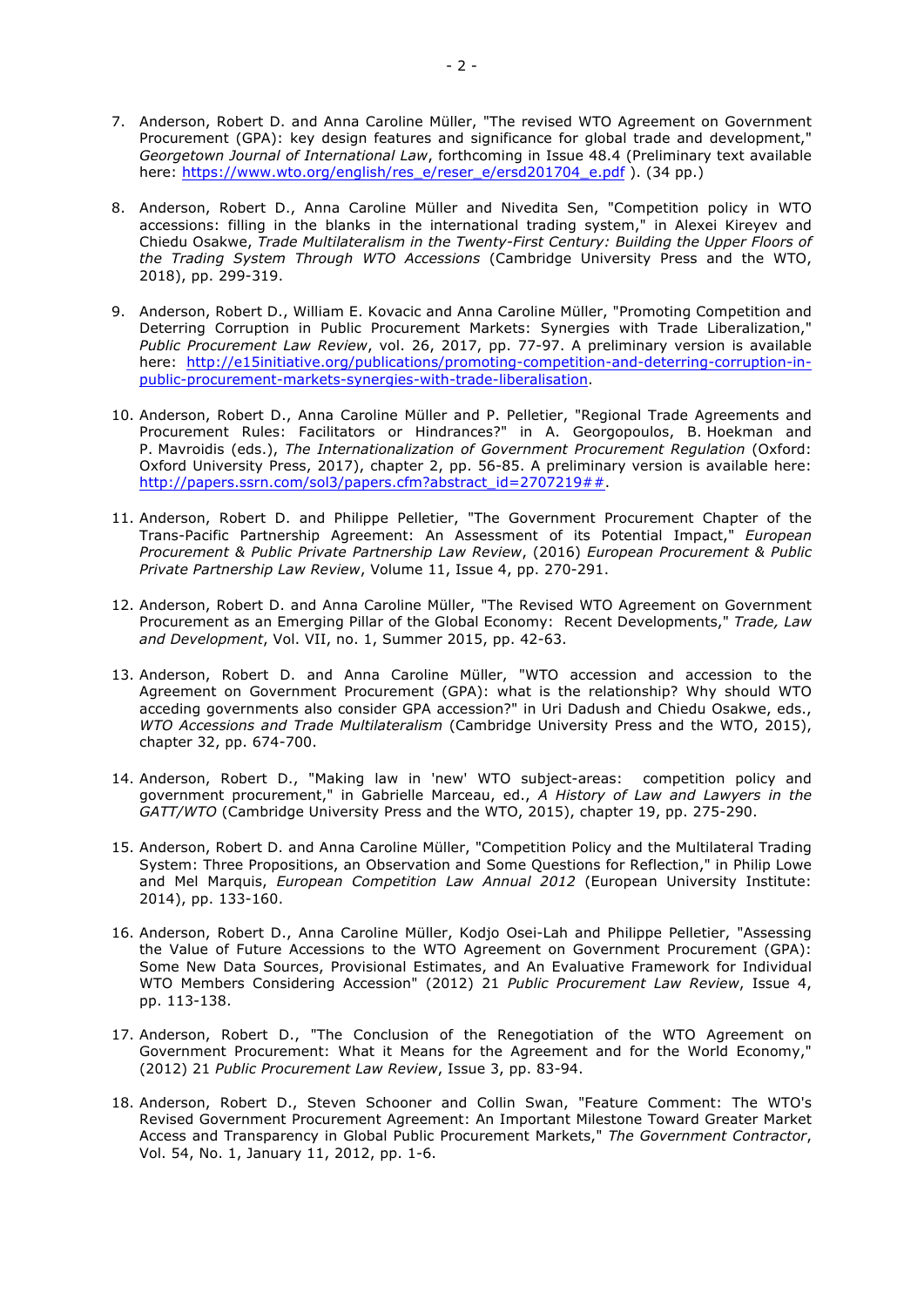- 19. Anderson, Robert D. "The WTO Agreement on Government Procurement (GPA): An Emerging Tool of Global Integration and Good Governance," *Law in Transition*, Autumn 2010, pp. 1/8- 8/8, available at http://www.ebrd.com/downloads/research/news/lit102.pdf.
- 20. Anderson, Robert D. and Sue Arrowsmith, "The WTO Regime on Government Procurement: Past, Present and Future," in Sue Arrowsmith and Robert D. Anderson, eds., *The WTO Regime on Government Procurement: Challenge and Reform* (Cambridge University Press and the World Trade Organization, 2011), chapter 1, pp. 3–58.
- 21. Anderson, Robert D. and Kodjo Osei-Lah, "Forging a more global procurement market: issues concerning accessions to the Agreement on Government Procurement," in Sue Arrowsmith and Robert D. Anderson, eds., *The WTO Regime on Government Procurement: Challenge and Reform* (Cambridge University Press and the World Trade Organization, 2011), chapter 2, pp. 61-91.
- 22. Anderson, Robert D. and Kodjo Osei-Lah, "The Coverage Negotiations under the Agreement on Government Procurement: Context, Mandate, Process and Prospects," in Sue Arrowsmith and Robert D. Anderson, eds., *The WTO Regime on Government Procurement: Challenge and Reform* (Cambridge University Press and the World Trade Organization, 2011), chapter 6, pp. 149-174.
- 23. Anderson, Robert D., Anna Caroline Müller, Kodjo Osei-Lah, Josefita Pardo de Leon and Philippe Pelletier, "Government Procurement Provisions in Regional Trade Agreements: a Stepping Stone To GPA Accession?" in S. Arrowsmith & R.D. Anderson (eds), *The WTO Regime on Government Procurement: Challenge and Reform* (Cambridge University Press and the World Trade Organization, 2011), chapter 20, pp. 561–656.
- 24. Anderson, Robert D., Kovacic, William E. and Müller, Anna Caroline. 2011. "Ensuring Integrity and Competition in Public Procurement Markets: A Dual Challenge for Good Governance." In Sue Arrowsmith and Robert D. Anderson, *The WTO Regime on Government Procurement: Challenge and Reform* (Cambridge University Press and the World Trade Organization, 2011), Chapter 22, pp. 681-718.
- 25. Anderson, Robert D. "Systemic Implications of Deeper Trans-Atlantic Convergence in Competition/Antitrust Policy," in Simon J. Evenett and Robert M. Stern, eds., *Systemic Implications of Transatlantic Regulatory Cooperation and Competition* (World Scientific Publishing Company, 2011), chapter 7, pp. 197-240.
- 26. Anderson, Robert D. and Anna Caroline Müller, "Market Access for Government Procurement of Services: Comparing Recent PTAs with WTO Achievements," in Marchetti and Roy (eds.), *Opening Markets for International Trade in Services: Countries and Sectors in Bilateral and WTO Negotiations* (Cambridge University Press and the WTO, 2009), chapter 12, pp. 435-474.
- 27. Anderson, Robert D. and William E. Kovacic, "Competition Policy and International Trade Liberalization: Essential Complements to Ensure Good Performance in Public Procurement Markets," *Public Procurement Law Review*, issue 2, 2009, pp. 67-101. Pre-publication text available here: https://www.ftc.gov/sites/default/files/documents/public\_statements/competition-policy-andinternational-trade-liberalisation-essential-complements-ensuregood.anderson/2009procurementmkts.pdf .
- 28. Anderson, Robert D. "Competition Policy and Intellectual Property in the WTO: More Guidance Needed?" in Josef Drexl, ed., *Research Handbook on Intellectual Property and Competition Law* (Edward Elgar, 2008), chapter 18, pp. 451-473.
- 29. Anderson, Robert D. and Alberto Heimler, "Abuse of Dominant Position: Enforcement Issues and Approaches for Developing Countries," in Vinod Dhall, ed., *Competition Law Today: Concepts, Issues, and the Law in Practice* (Oxford University Press India, 2007), chapter 2.
- 30. Anderson, Robert D. and Heimler, Alberto. 2007. "What has Competition Done for Europe? An Inter-Disciplinary Answer." *Aussenwirtschaft* (the Swiss Review of International Economic Relations), 62, Jahrgang 2007, Heft IV, pp. 419–54. Pre-publication text available here: https://papers.ssrn.com/sol3/papers.cfm?abstract\_id=1081563.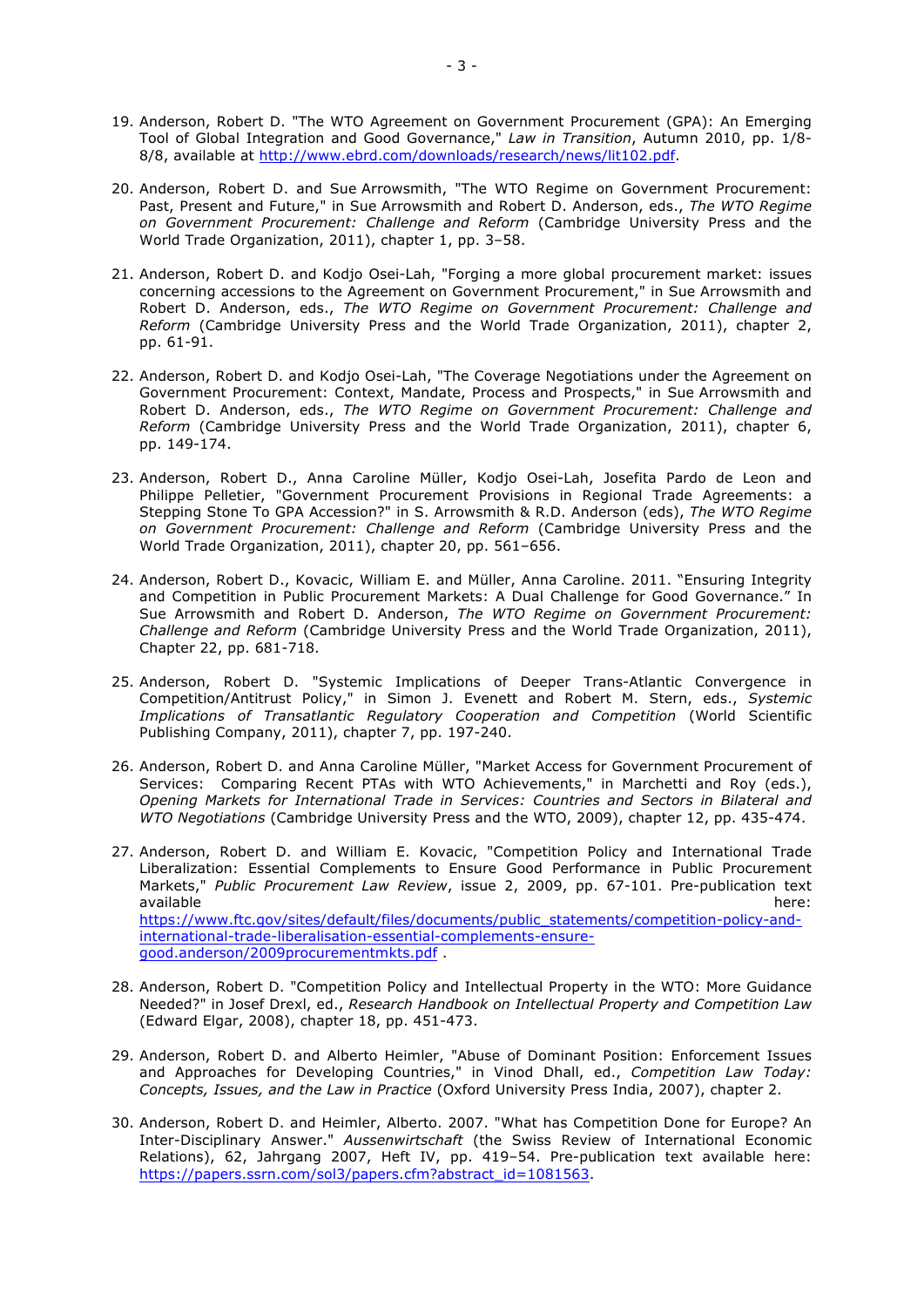- 31. Anderson, Robert D. and Hannu Wager, "Human Rights, Development, and the WTO: The Cases of Intellectual Property and Competition Policy," *Journal of International Economic Law* (September 2006) 9 (3): 707-747, available here: http://jiel.oxfordjournals.org/content/9/3/707.full.pdf+html .
- 32. Anderson Robert D. and Peter Holmes, "Competition Policy and the Future of the Multilateral Trading System," *Journal of International Economic Law*, 5(2), 2002, pp. 531–563, available here: https://academic.oup.com/jiel/article/5/2/531/2193623?searchresult=1.
- 33. Anderson, Robert D., "Intellectual Property Rights, Competition Policy and International Trade: Reflections on the Work of the WTO Working Group on the Interaction between Trade and Competition Policy," in Thomas Cottier and Petros C. Mavroidis, Eds., *Intellectual Property: Trade, Competition and Sustainable Development* (University of Michigan Press, 2002), chapter 15, pp. 235-266.
- 34. Anderson, Robert D. and Brian Rivard, "Antitrust Policy towards EFT Networks: The Canadian Experience in the *Interac* Case," *Antitrust Law Journal*, Vol. 67, 1999, pp. 389-451.
- 35. Anderson, Robert D., "The Interface between Competition Policy and Intellectual Property in the Context of the International Trading System," *Journal of International Economic Law*, 1998, 1 (4): pp. 655-678.
- 36. Anderson, Robert D., "Competition Policy and Intellectual Property Rights: Complementary Framework Policies for Innovation and Efficiency," in James Musgrove, ed., *Competition Policy for the 21st Century* (Canadian Bar Association and Juris Publishing, 1998), pp. 367-377.
- 37. Anderson, Robert D., Abraham Hollander, Joseph Monteiro and W.T. Stanbury, "Competition Policy and Regulatory Reform in Canada, 1986–1997," *Review of Industrial Organization*, 13(1) February 1998, pp. 177-204.
- 38. Anderson, Robert D. and Nancy Gallini, "Competition Policy, Intellectual Property Rights and Efficiency: An Introduction to the Issues," in Anderson and Gallini, eds, *Competition Policy and Intellectual Property Rights in the Knowledge-based Economy* (University of Calgary Press for the Industry Canada Research Series, 1998), pp. 1-13.
- 39. Anderson, Robert D., P. Feuer, B. Rivard and M. Ronayne, "Intellectual Property Rights and International Market Segmentation in the North American Free-Trade Area," in Anderson and Gallini, eds, Competition Policy and Intellectual Property Rights in the Knowledge-based Economy (University of Calgary Press for the Industry Canada Research Series, 1998), pp. 397-444.
- 40. (with Brian Rivard) "Competition Policy in EFT Networks: The *Interac* Case," in *Payments Systems in the Global Economy: Risks and Opportunities* (Chicago: Federal Reserve Bank of Chicago, Proceedings of the 1998 Conference on Bank Market Structure), pp. 174-98.
- 41. Anderson, Robert D. "Competition Policy Aspects of the U.S.-Japan Structural Impediments Initiative: Implications for Canada," *Canadian Competition Record*, vol. 12, no. 2, June 1991, pp. 39-50.
- 42. Anderson, Robert D., S. Dev Khosla and Mark F. Ronayne, 'The Competition Policy Treatment of Intellectual Property Rights in Canada: Retrospect and Prospect', in R.S. Khemani and W.T. Stanbury (eds.), *Canadian Competition Law and Policy at the Centenary* (Institute for Research on Public Policy, 1991), pp. 497-537.
- 43. Anderson, Robert D. and S.D. Khosla, "Canada's New Shipping Conferences Legislation: Provision For Competition Within the Cartel System," *Canadian Competition Record*, March 1988, pp. 49-67.
- 44. Anderson, Robert D. and S.D. Khosla, "Recent Developments in Canadian and U.S. Merger Policy," *Canadian Competition Policy Record*, September 1986, pp. 46-65.